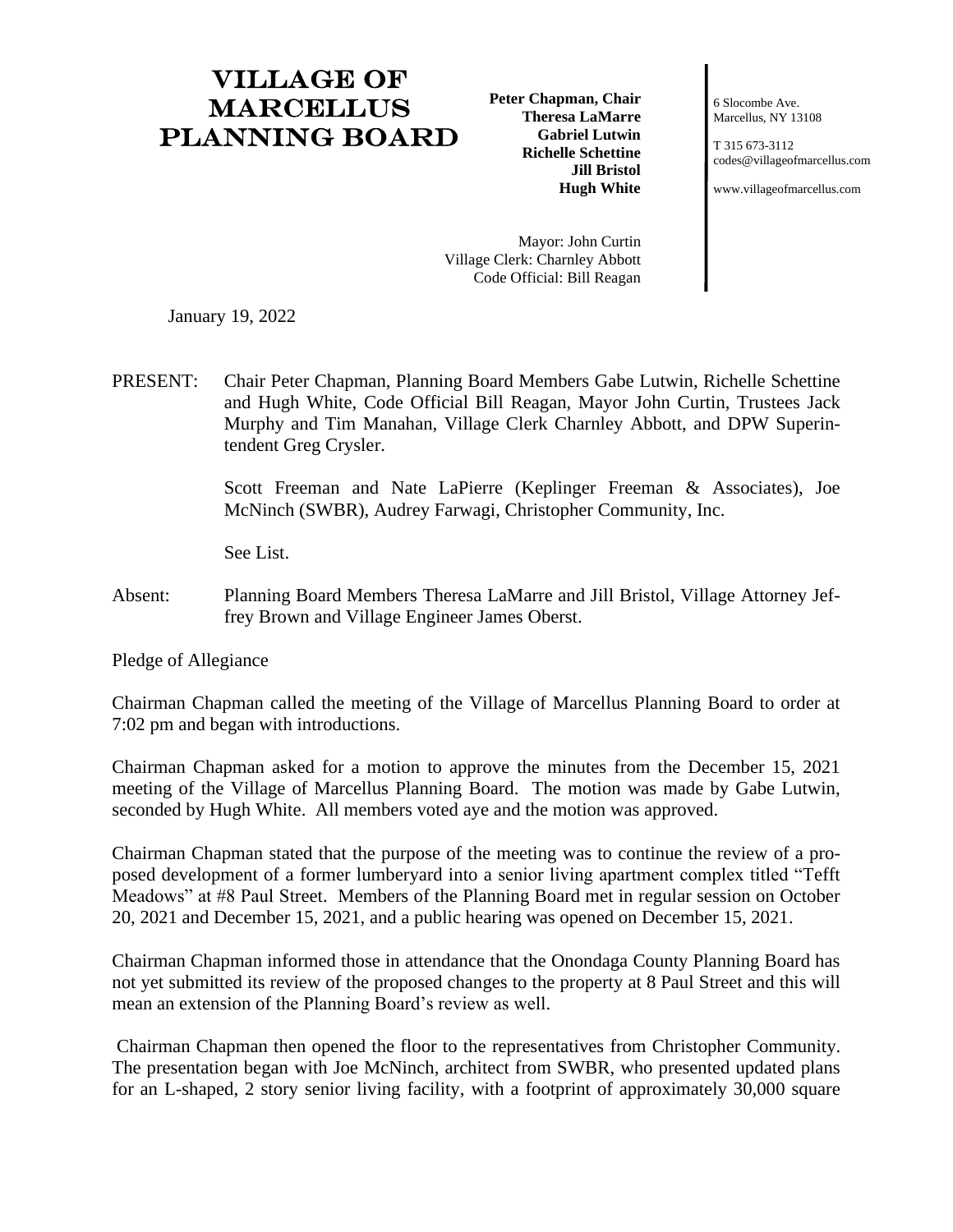feet. The plans include 60 one-bedroom units which are approximately 725 square feet each, a community space and multi-purpose room, elevator, trash collection areas, and storage areas. Mr. McNinch also presented a concept drawing of the exterior of the building, illustrating use of materials such as fiber cement siding, lath siding, and vertical board and batten siding. Mr. McNinch asked if there were any questions regarding the design of the building. There were none.

Mr. McNinch turned the floor over to Scott Freeman and Nathan Lapierre, of Keplinger Freeman Associates. Mr. Freeman began his presentation with updates regarding the storm water management plan, which included a calculation of the total surface area of pavement at present day and the total surface area of pavement in the proposed site plan, which showed a 29% reduction of the impervious area of the parcel as a result of the development. This reduction allows the engineers to waive the deep detention basin for stormwater, and alleviate safety concerns such as accidental drownings. The updated plans indicate that water from the building will be collected in roof drains and directed to a level permeable area, and absorbed into the ground, where there is a dry well. During periods of heavy rain, the dry well will fill up and collect excess water. When the dry well is full and ground is saturated, the excess water will collect into a pipe under the road, and empty into a gradually sloped lawn area to be absorbed by the ground. During periods of heavy rain and high creek levels, water may collect in the lowest area as expected. Mr. Freeman stated that they are still in the design phase working closely with the Village Engineer, and that the plans he is presenting are not final at this time.

Mr. Freeman then discussed parking, and the intent of the developers to apply to the Village of Marcellus Zoning Board of Appeals for an area variance, which would allow for elimination of 21 of the 90 parking spaces that are required by the Village Code. The developers will be meeting with the ZBA in February to decide on this matter. The updated site plan indicates which spaces they desire to eliminate to provide for a more attractive landscape, decrease the overall amount of asphalt, and increase the area of permeable surface. Mr. Freeman stated that the areas will be left in a way to ensure that, if needed, they can be easily converted into parking spaces to alleviate issues that may occur due to the variance.

Mr. Freeman stated that a traffic letter was submitted to the Village. The letter states that per discussion with the Village Engineer the area of the development (Paul Street) is a low traffic area and a formal traffic study is not warranted. Village resident Kerri Elderbroom interrupted Mr. Freeman to question if Onondaga County was consulted regarding this matter, to which Mr. Freeman replied that the letter will be sent to the County, and they will review and provide a response as part of the review process. Ms. Elderbroom continued to interrupt Mr. Freeman to express her disagreement that the area is considered "low traffic" and was asked to refrain from speaking out of turn.

Mr. Freeman presented updated lighting plans for the building, parking lot and streets. The plans include building mounted security lights that point downward to illuminate the sidewalks and entrances, overhead cobra lights to safely illuminate the parking areas, and historic streetlights that match those already present in the Village for the roadway from Paul St to the parking lot. The lighting plan is dark sky compliant as required and will not be intrusive on the neighboring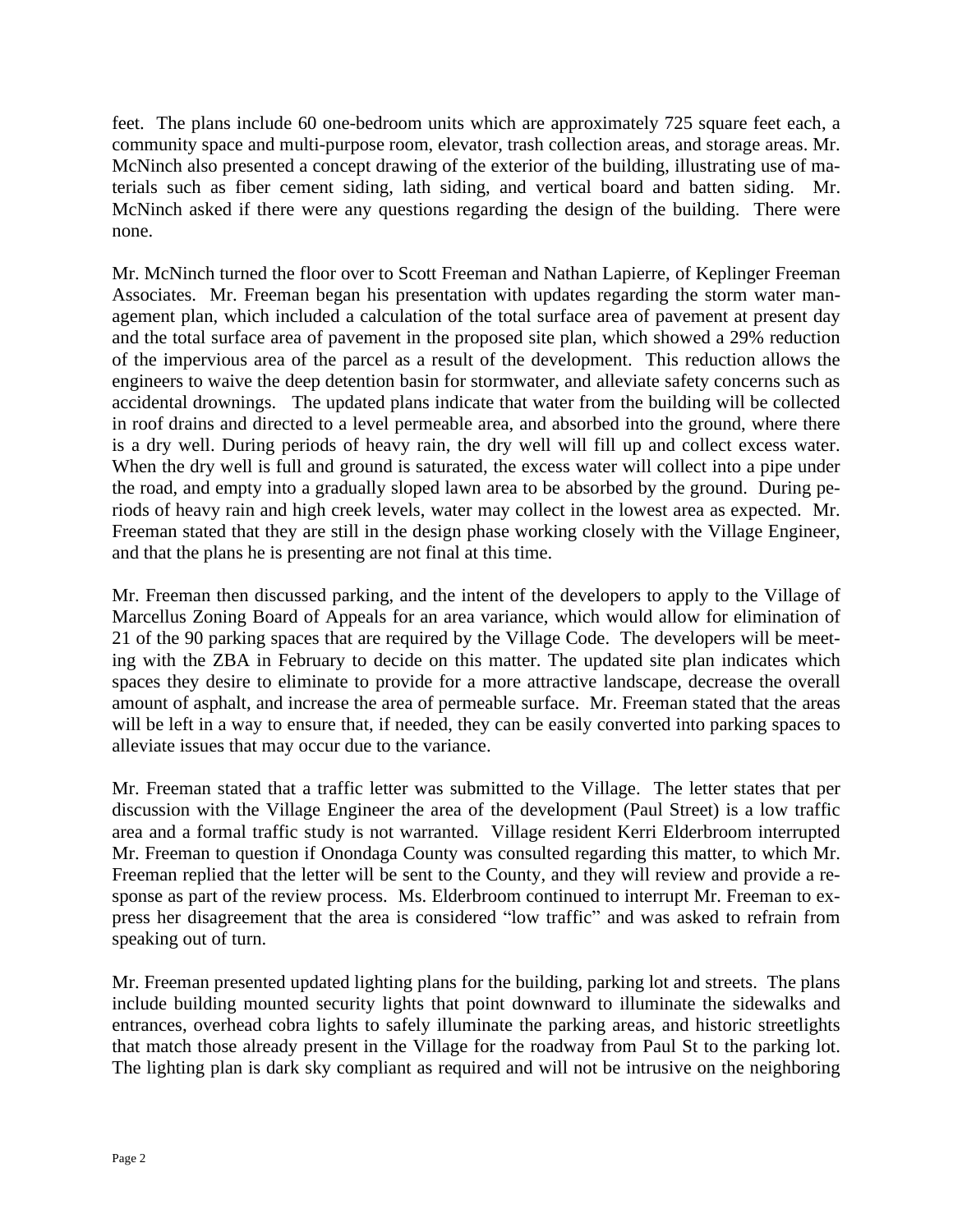properties. Light measurement data was provided on the lighting plans to the Village in preparation of this meeting.

Mr. Freeman then presented the updated plan for the easement at the northern end of the property, which is to be dedicated to the Village for future connection to the Creekwalk. He noted the location of the easement, and plans for grading and sloping for walkability. Mr. Freeman stated that the developers are working with the Village Code Official and the property owners to determine fencing details along the proposed easement.

Mr. Freeman then presented a design profile of the retaining wall at the south end of the property. The current wall and existing 6-foot fence will be left in place due to the close proximity to the property line. The area along the existing wall will be backfilled, with grading that slopes down to wall will be constructed, ranging from 2 ft to 7 feet in height, and will have a 4 ft chain link fence on the top for safety. The area between the new wall and the back of the building will include the 5-foot walkway that encircles the building.

Mr. Freeman turned the floor over to Mayor Curtin, who stated that Mr. Oberst was not able to be in attendance due to Covid-19 quarantine requirements, and that he has confirmed that MRB has received the updated plans and has begun their review. Mr. Oberst sent a letter to the Board, which was shared with Mr. Freeman, that noted some general items that will be further addressed. Mr. Freeman acknowledged the letter and briefly gave an overview the items that were noted. The matters included demolition and excavation, notification to the State Historic Preservation Office (SHPO), water pressure data, coordination with OCWA for water lines, parking area concerns, architecture, lighting and landscaping, emergency vehicle access, fencing and screening, easement and mapping, surveying, erosion control and drainage. Mr. Freeman stated that he has spoken with Mr. Oberst, and that they are finalizing the site plans for submission to MRB for formal review. At the time of this meeting, the plans are not complete.

At the conclusion of Mr. Freeman's presentation, Chairman Chapman asked if there were any comments from the Planning Board, Town Board, or the Village Board. Mayor Curtin asked Audrey Farwagi from Christopher Community if she had any update for the Board regarding the PILOT (Payment In Lieu Of Taxes) that is being negotiated for this project. Ms. Farwagi stated that she is in the process of negotiations and has been in communication with Onondaga County, and that she will soon be reaching out to the other municipalities (Town of Marcellus and Marcellus Central School District) that are involved. Ms. Farwagi stated that progress is being made and will continue to update the Village as the progress continues.

Trustee Murphy asked about the expected noise from roof of the building, such as air conditioners. Mr. McNinch replied that he did not have data to provide about the noise, but will have that data compiled by the engineers and submitted to the Village.

There were no other questions from the Board members.

Chairman Chapman then moved on to discuss the SEQR. Chairman Chapman stated that no involved or interested agencies have contacted the Village Planning Board challenging its intent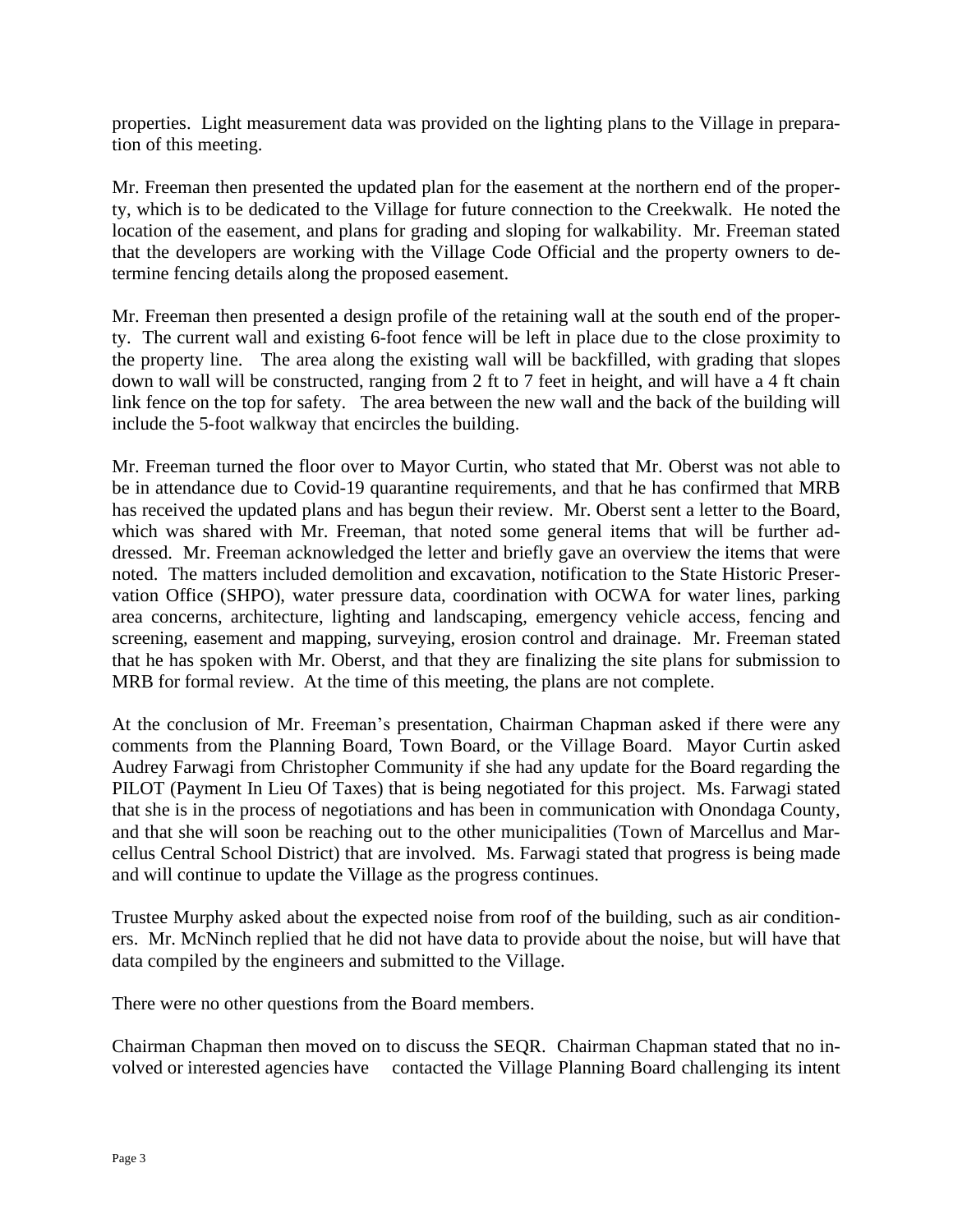to be Lead Agency, therefore the Planning Board will declare itself the Lead Agency. Gabe Lutwin made a motion, seconded by Richelle Schettine, to approve the following resolution:

**WHEREAS**, the Village of Marcellus Planning Board (hereinafter referred to as Planning Board) on December 15, 2021 declared its intent to be designated the Lead Agency for the Tefft Meadows project under the provisions of the State Environmental Quality Review (SEQR) Regulations; and

**WHEREAS**, the Planning Board has provided written notices to this effect to the involved and interested agencies; and

**WHEREAS**, the Planning Board has not received any written objections from the involved agencies to the Board's being designated as the lead agency under the SEQR Regulations; and

**WHEREAS**, the Planning Board has previously determined that it is the most appropriate agency to ensure the coordination of this Action and for making the determination of significance thereon under the SEQR Regulations.

**NOW, THEREFORE BE IT RESOLVED** that the Planning Board does hereby designate itself as the lead agency for the Action identified above herein;

The question of the adoption of the foregoing resolution was duly put to a vote on roll call, which resulted as follows:

| Peter Chapman      | Voting Aye |
|--------------------|------------|
| Gabe Lutwin        | Voting Aye |
| Richelle Schettine | Voting Aye |
| Hugh White         | Voting Aye |

The resolution was approved.

Chairman Chapman then made a motion to open the public hearing, seconded by Gabe Lutwin. All members voted aye and the public hearing was opened at 7:32 pm.

The Village Clerk read the following legal notice to those in attendance:

PLEASE TAKE NOTICE that a Public Hearing will be held by the Village of Marcellus Planning Board, 6 Slocombe Avenue, Marcellus, NY 13108 on January 19, 2022 at 7:00 P.M. at the Marcellus Free Library, 32 Maple Street, Marcellus, NY 13108 regarding the proposed development, Tefft Meadows, located at 8 Paul Street. This meeting will be open for in-person public attendance unless otherwise directed by Executive Order. Per Marcellus Free Library policy, masks will be required for all attendees and social distancing policies will be in effect. All in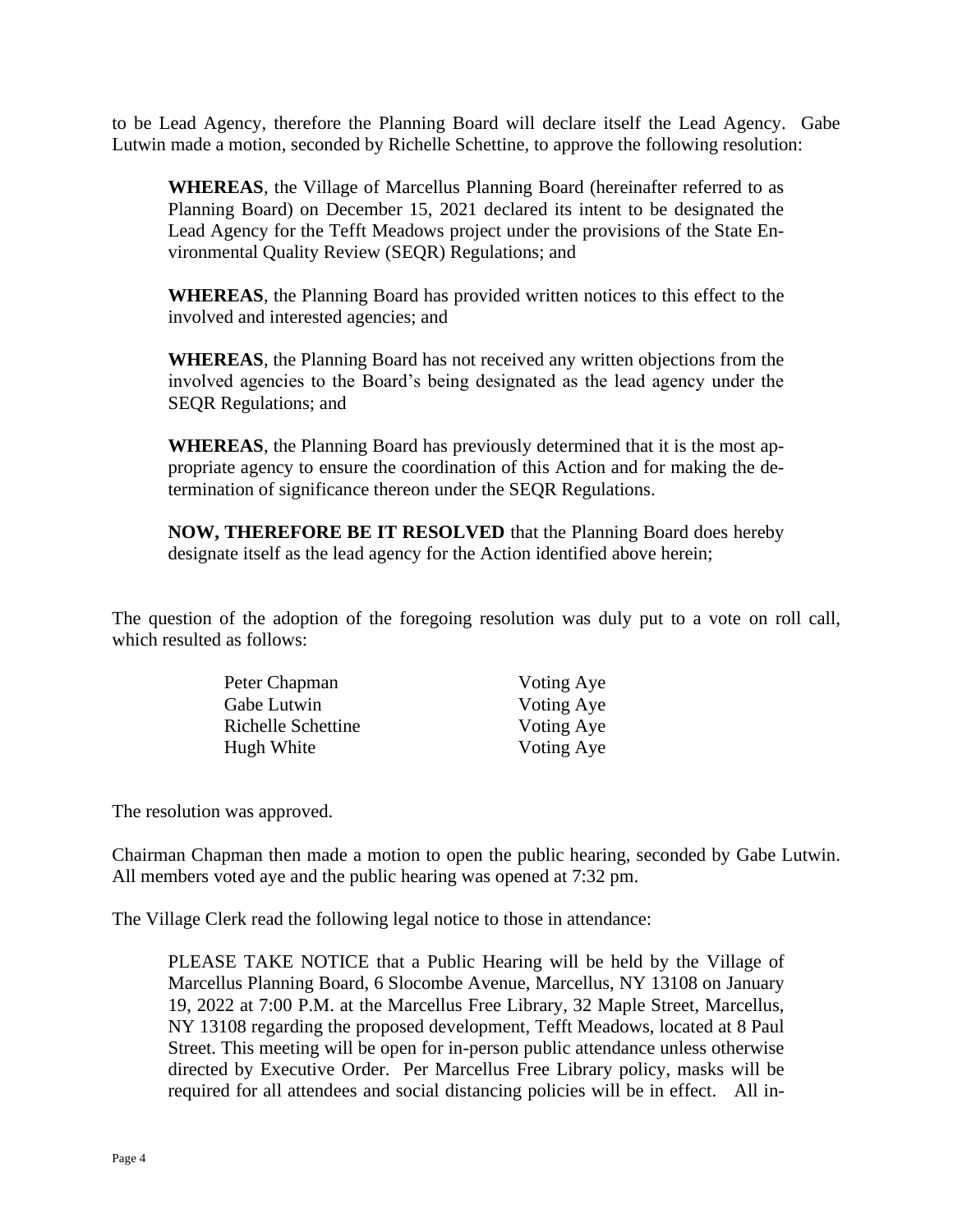terested parties will have the opportunity to be heard at the scheduled hearing. Copies of supporting documents are on file at the office of the Village Clerk.

Chairman Chapman opened the floor to public comment. Chairman Chapman stated that there would be a 3-minute time limit for each speaker, and would invite each speaker in the order they signed up for comment upon arrival at the meeting.

Jeff Berwald, 18 Paul St.- Mr. Berwald asked for clarification from Mr. Freeman which line on the site plan indicates the proposed location of the fence along the easement. Mr. Berwald stated that he is aware that he has to relocate his shed, which was built outside of his property line prior to his purchase of the house, and if he will have to relocate his pool. Mr. Freeman replied that prior to any construction, the property line will be staked out, and that the pool lies within Mr. Berwald' s property. CO Reagan asked Mr. Freeman to describe the area along Mr. Berwald's property line in more detail, to which Mr. Freeman obliged. Mr. Berwald asked about tree removals and landscaping, and stated that he is in support of the removal of a large tree along the property line.

Kerri Elderbroom, 13 Chrisler St- Ms. Elderbroom inquired about the fencing discussed on the South end of the property along the retaining wall. Ms. Elderbroom claimed that at the last meeting, CO Reagan told the property owners on Chrisler Street that there would be privacy fences made of quality material, such as wood, installed along the south property line, and she asked why the plans indicate that chain link fencing would be used. Ms. Elderbroom insists that her privacy will be impacted without a fence. Mayor Curtin pointed out to Ms. Elderbroom that the proposed building will be more than 100 feet from her home and that there will be very minimal impact on her property. Mr. Freeman responded to Ms. Elderbroom and pointed out the areas of dense vegetation that will remain in place, providing increased privacy, and that each adjacent property owner has the ability erect their own fence if they so desire. Mr. Freeman also explained that the proposed building is located 30 feet farther from the property line than the existing structure, and that they plan to plant evergreens between the two walls. Ms. Elderbroom made note that her home sits lower than the others on the street and asked if the proposed fence could be extended to include her property. CO Reagan stated that he would schedule a time with the developers and the property owners to meet on site and discuss this matter. Ms. Elderbroom also asked about drainage and contingency plans to ensure that Chrisler Street will not get flooded. Mr. Freeman indicated on the plans where excess water will drain into the stormwater system. Ms. Elderbroom also asked about a traffic study. CO Reagan explained that there is no requirement for a thorough traffic study since Paul Street is a Village owned road. Ms. Elderbroom stated concern for increased traffic from this project and impacts on North Street traffic during school times.

Dakota Elderbroom, 13 Chrisler St- Mr. Elderbroom asked, in regards to the designated area that will retain water to be absorbed into the ground, how the ground under the asphalt was tested to come to this conclusion. Mr. Freeman explained that geotechnical engineers were hired and identified several locations where data was collected using test probes.

Chairman Chapman asked if there were any other attendees that desired to be heard. There were none.